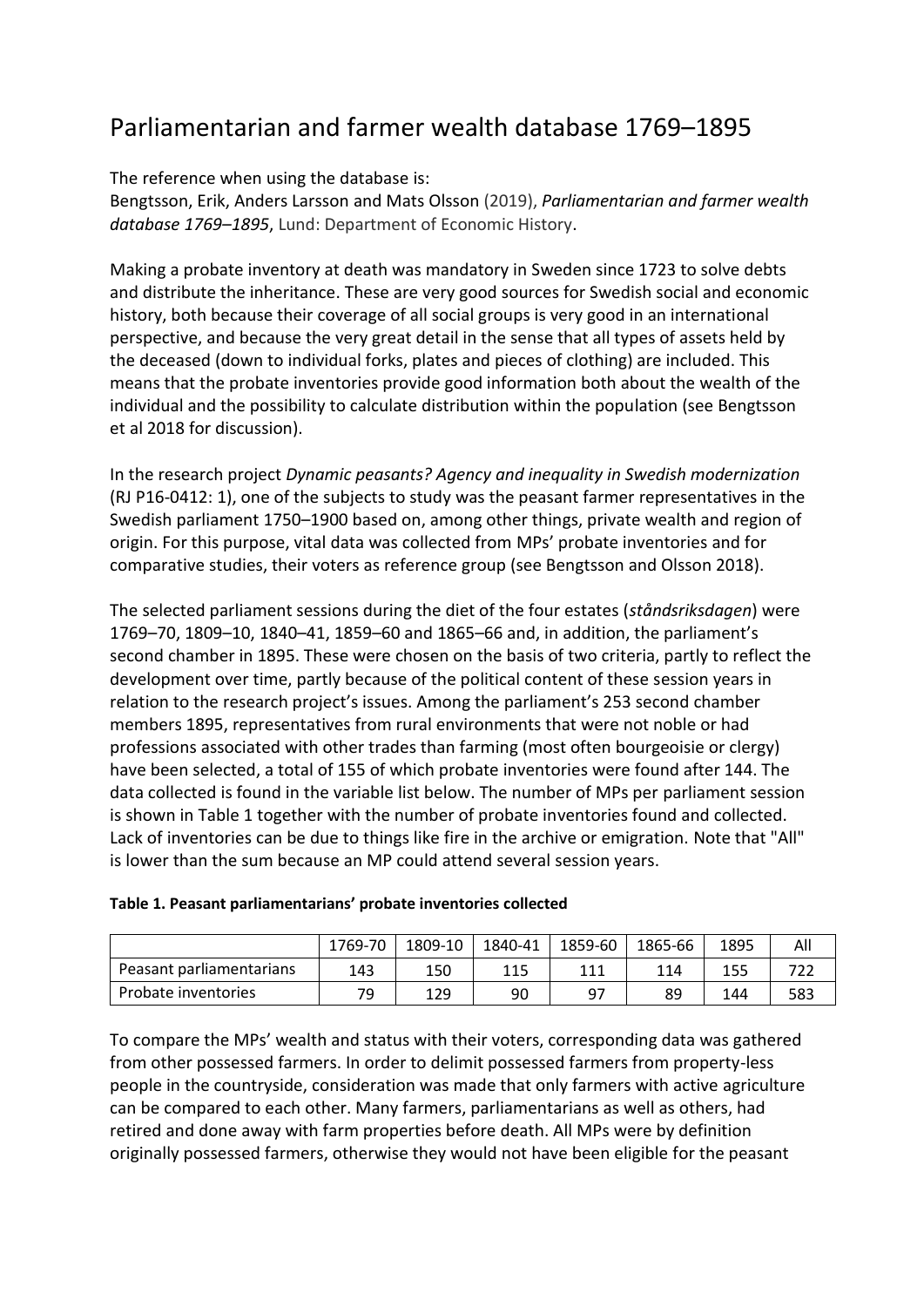chamber in parliament, but randomly selected probate inventories in the countryside may contain everything from landless to wealthy farmers.

As a selection criterion, the presence in the inventories of a landed and taxed property, together with agricultural tools and draft animals, was chosen. Based on these criteria, the five probate inventories were sought, lying closest in the same archive volume of each parliamentarian who himself fulfilled the same criterion. An exception applies to the parliament session 1809–10, for which inventories were collected according to the same criterion, but five for *all* parliamentarians, which consequently for this year created a larger reference group. For reasons of lack of time, the number was limited for the other years as described above. The parliamentary years chosen to collect reference farmers are 1769–70, 1809–10, 1840–41 and 1865–66. For the parliament in 1895, reference farmers from another database have been used (see Bengtsson et al 2018).

### **Table 2. Reference farmers' probate inventories collected**

|                                    | 1769-70 |     | 1809-10   1840-41 | 1865-66 | All     |
|------------------------------------|---------|-----|-------------------|---------|---------|
| Parliamentarians with active farms |         | 74  | 67                |         | 249     |
| Reference peasant farmers          | 205     | 645 | 335               | 336     | 1 5 2 1 |

The data files are organised in the following way. The file **Peasant parliamentarians** contains three sheets: 1769–71, 1809–1866 and 1895. Each of the sheets lists all the peasant representatives during its period. So, in the sheet 1809–1866 all the nineteenth century peasant parliamentarians have been listed with name, county, district(s) they represented, and in many cases years of birth and death, together with scores on which parliament sessions they visited.

When probate inventories could not be found, it says "Missing" in the page column. Likewise, when that column is empty no inventory has been collected, but for different reasons in the three sheets: 1769–70 when the MP represented the Finnish part of the Swedish realm, 1809–66 when the MP did not participate in any of the parliament session years collected (see table 1 above), and 1895 when the MP belonged to the nobility or had a non-farmer occupational title and/or represented a city.

The data file **Reference farmers** contains four sheets: 1769–71, 1809–10, 1840–41 and 1865–1866 (compare table 2 above). Each Reg.nr. column number, in most cases unique for five reference farmers, corresponds to a Reg.nr. number among MPs.

Suggestions for corrections and improvements of the database should be sent to [Anders.Larsson@ekh.lu.se](mailto:Anders.Larsson@ekh.lu.se)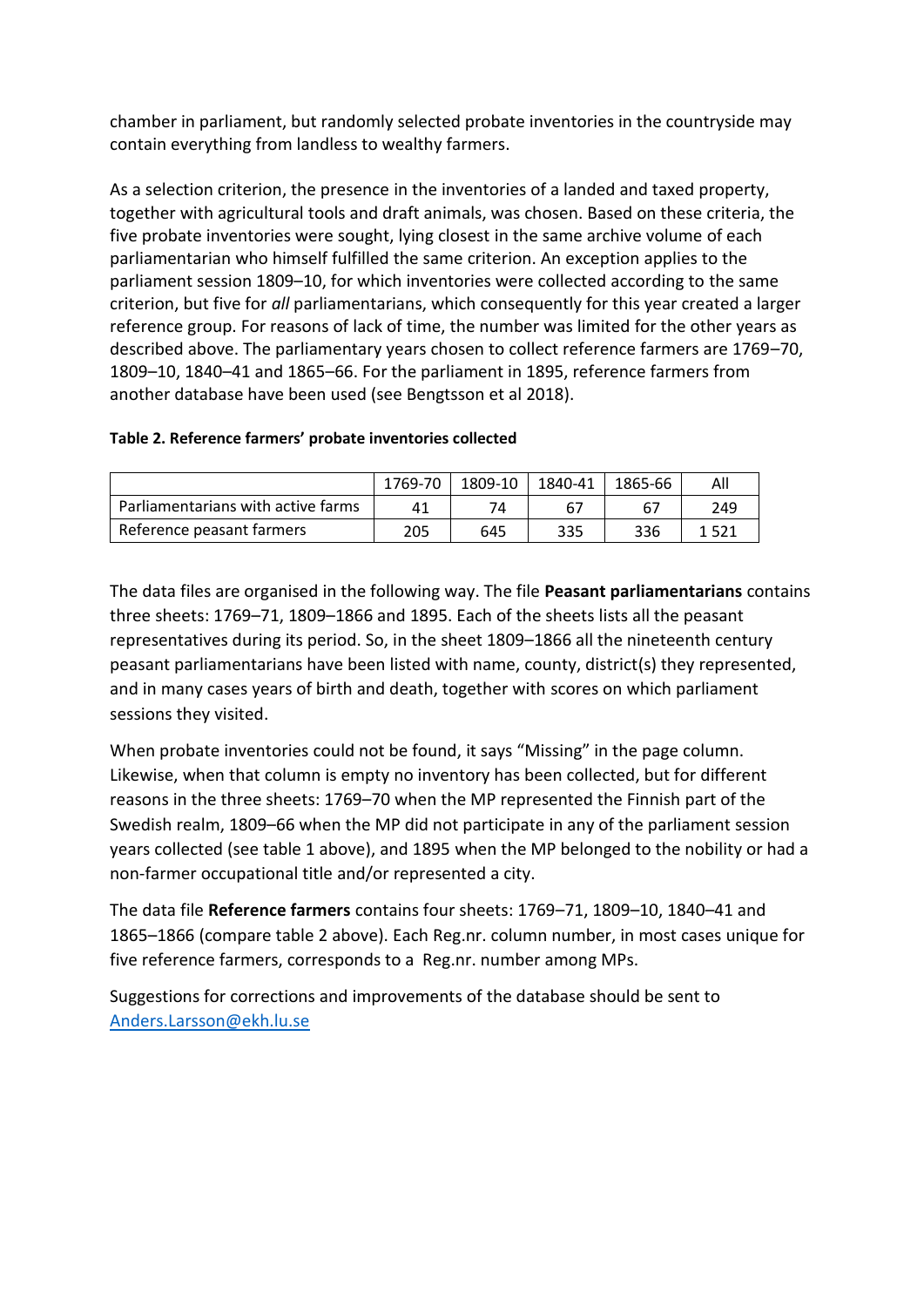## **References**

Bengtsson, Erik & Mats Olsson (2018), *Peasant Aristocrats? Wealth and Social Status of Swedish Farmer Parliamentarians 1769–1895*, Lund Papers in Economic History, no. 175 <http://lup.lub.lu.se/record/427c01fb-4c5f-48da-9d00-1f220865c82f>

Bengtsson, Erik, Anna Missiaia, Mats Olsson & Patrick Svensson (2018), Wealth inequality in Sweden 1750–1900, *Economic History Review*, **71**:3, 772–794.

Lindwall, Bo & Henrik Mosén (2008), Östgötska bonderiksdagsmän: bondeståndets ledamöter från Östergötland 1600–1866, Lund: Henrik Mosén.

Mårtensson, Ludvig (1937), Förteckning över bondeståndets ledamöter vid riksdagarna 1710–1800, Stockholm: Beckman

Seth, Martin (1935), *Personregister till rikets ständers protokoll för tiden från och med år 1809 till och med år 1866*, Stockholm: Riksgäldskontoret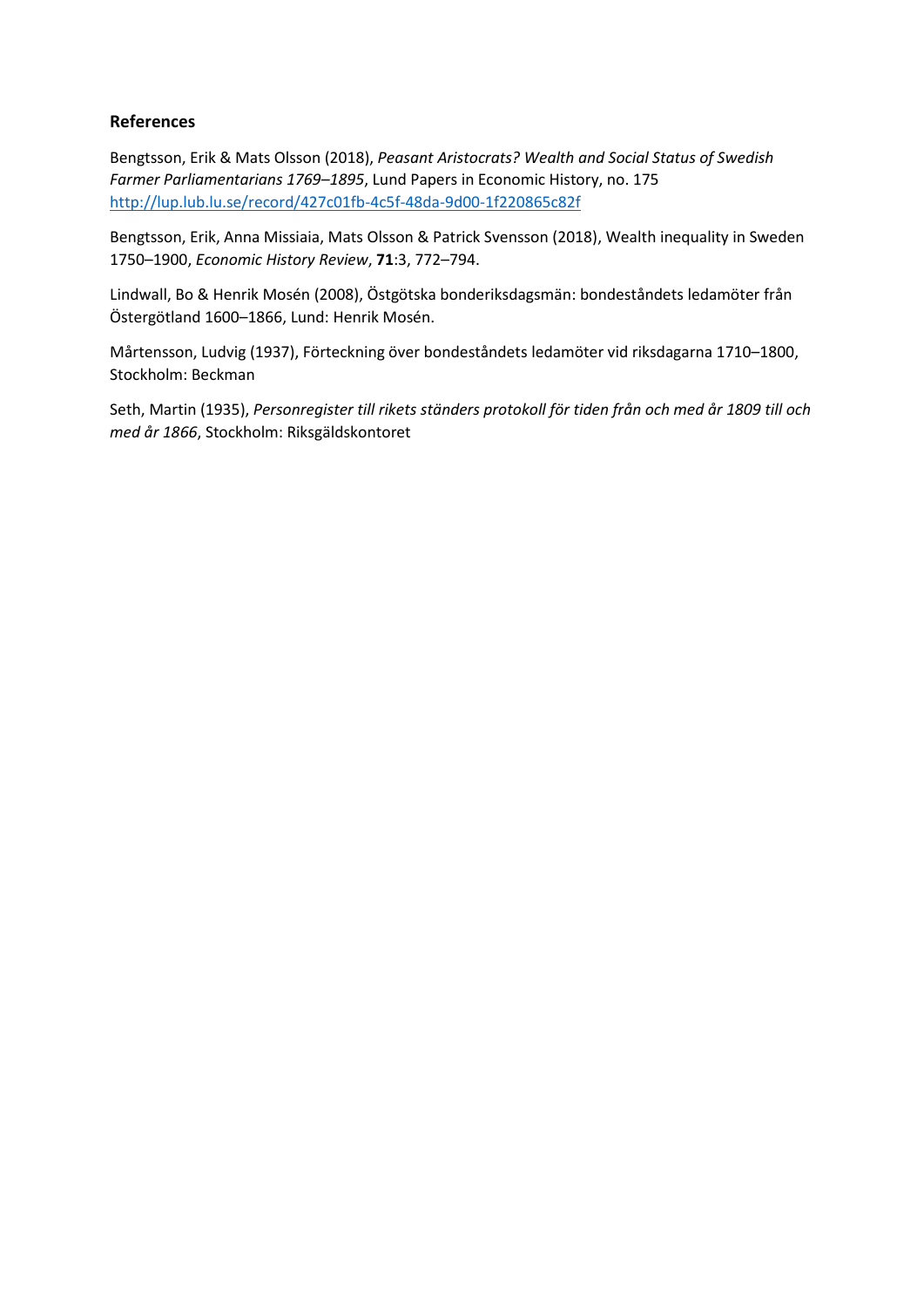#### **Table 3. Variable list**

| Variable                            | Variable    | <b>Note</b>                         |
|-------------------------------------|-------------|-------------------------------------|
| (Riksdag, year)                     | 1769-70     |                                     |
|                                     | 1809-10     |                                     |
|                                     | 1810        | Extra parliament session            |
|                                     | 1812        | Extra parliament session            |
|                                     | 1815        | Extra parliament session            |
|                                     | $1817 - 18$ | Extra parliament session            |
|                                     | 1823        |                                     |
|                                     | 1828-30     |                                     |
|                                     | 1834-35     | Extra parliament session            |
|                                     | 1840-41     |                                     |
|                                     | 1844-45     | Extra parliament session            |
|                                     | 1847-48     |                                     |
|                                     | 1850-51     |                                     |
|                                     | 1853-54     |                                     |
|                                     | 1856-58     |                                     |
|                                     | 1859-60     |                                     |
|                                     | 1862-63     |                                     |
|                                     | 1865-66     |                                     |
|                                     | 1895        |                                     |
| Reg. nr.                            |             | Correspondence MP-ref. farmers      |
| County                              |             |                                     |
| District(s) represented             |             | Not used for ref. farmers           |
| Year and day of inventory           |             |                                     |
| Archive                             |             |                                     |
| Volume                              |             |                                     |
| Page                                |             | And/or picture in ArkivDigital      |
| First name                          |             |                                     |
| Surname                             |             |                                     |
| Place of residence                  |             |                                     |
| Residence parish                    |             |                                     |
| Born                                |             |                                     |
| Parish born                         |             |                                     |
| Married                             |             |                                     |
| Never marr.=0, ever marr.=1, wid.=2 |             |                                     |
| Death date                          |             |                                     |
| Parish of death                     |             | Often with reference to church book |
| Sons                                |             |                                     |
| Daughters                           |             |                                     |
| Title, sons                         |             |                                     |
| Title, sons in law                  |             |                                     |
| Title 1                             |             |                                     |
| Title 2+                            |             |                                     |
| Land tax type                       |             |                                     |
| Mantal, size                        |             |                                     |